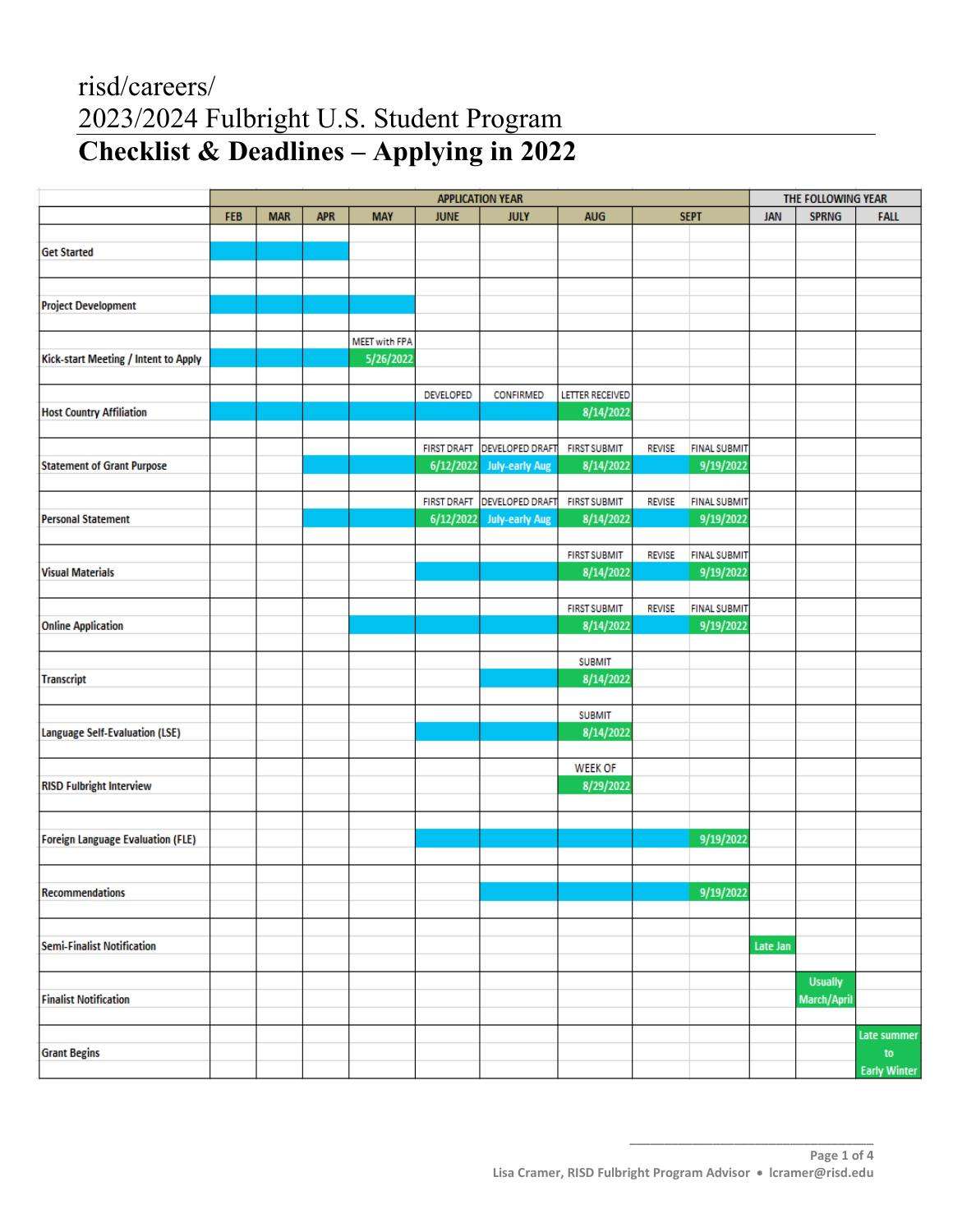## □ **Get Started Between February and April**

- o Attend a RISD Fulbright Information Session.
- o Review Fulbright country program summaries and requirements. <https://us.fulbrightonline.org/countries>
- o Review the Fulbright U.S. Student Program website, especially About/Eligibility; About/Competition & Selection; Applicants/Application Components. <https://us.fulbrightonline.org/>
- o Review carefully this RISD Fulbright Checklists & Deadlines document and the RISD Getting Started document on the RISD Career Center website. <https://careercenter.risd.edu/fulbright>
- o Review the RISD Fulbright Alumni website to learn about the impact the Fulbright has had on RISD Fulbrighters' career and lives. [www.risdfulbright.com](http://www.risdfulbright.com/)
- o Develop organizational tools based on your style set personal goals/timeline, create a plan and a to-do list, and be ready to capture your ideas in writing.

#### □ **Project Development**

- o Conduct in-depth project, country, and affiliate research. **Between February and May**
- o Consult with professors in your department and/or in other disciplines related to your project. Having a professor or expert in your field guide your project development early in the process will greatly strengthen your proposal. **Between February and May**
- o Meet with the RISD Center for Arts & Language to brainstorm and outline project ideas. **Between February and May**
- o Reach out to RISD Fulbright Alumni in your discipline or of your country choice. **As needed**

## □ **Kick-start Meeting / Intent to apply**

 $\circ$  Meet with the RISD Fulbright Program Advisor (FPA) to confirm your intent to apply and discuss the viability of your proposal and the process. At this meeting you should be prepared to talk in-depth about your chosen country and the requirements, your focused project idea, and your potential affiliates. You should also have a written outline prepared. **By 5/26/22** 

## □ **Host Country Affiliation**

- o Research and determine potential affiliates. **Between February and April**
- o Meet with RISD Global to determine any RISD connections in your country choice and possible affiliate options. **Between March and May**
- $\circ$  Reach out to the host country Fulbright Commission to ask for assistance with your affiliate development and/or specific questions. **As needed**
- o Begin outreach to potential affiliates. You may have to pick up the phone! **By the end of May**
- o Develop affiliation relationship. **By the end of June**
- o Confirm affiliate and check on status of affiliate letter. **By the end of July**
- o Receive affiliate letter on official letterhead signed by author (with English translation if applicable). **By early to mid-August**
- $\circ$  Upload affiliate letter into the online application for review by the RISD Fulbright Interview Committee. If the affiliation is not secured at this point, RISD may determine to not conduct the interview. **By 8/14/22**

## □ **Statement of Grant Purpose – 2 Pages**

- $\circ$  Submit 1<sup>st</sup> Draft Statement to the FPA. You can use "Key Content" (see RISD Fulbright Getting Started) as headers for this 1<sup>st</sup> Draft and respond to each. However, this draft should be in narrative form, not bullets. This draft should identify the country and why, and include a defined project and possible affiliates **By 6/12/22**
- $\circ$  Meet with the RISD Center for Arts & Language to discuss your drafts and revisions. **Between June and August**
- o Meet with your professor or mentor to discuss your drafts. **Between June and August**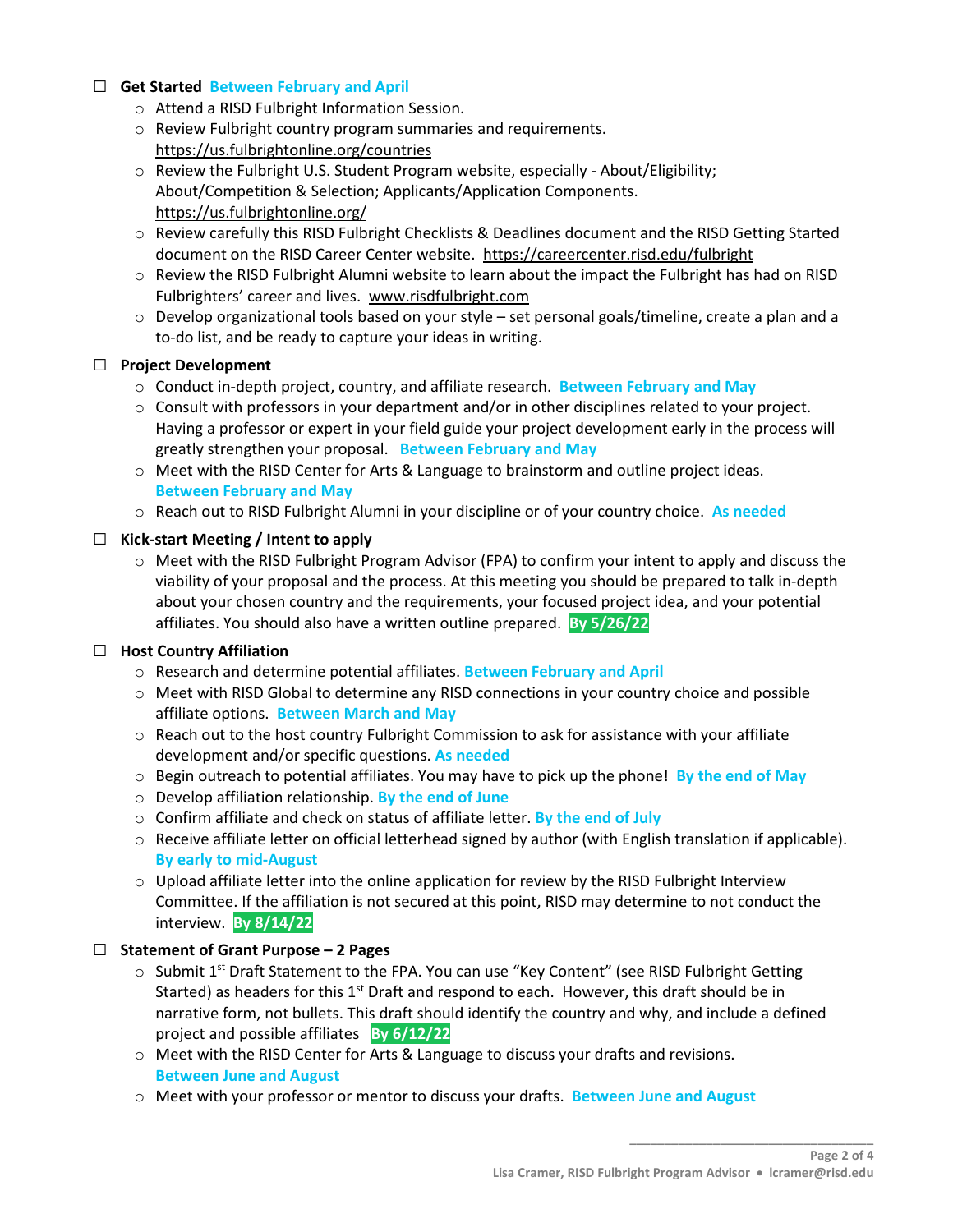- $\circ$  Submit Developed Draft Statement to the FPA, which should be in the 2 page narrative format. The Developed Draft should address all the "Important Fulbright Points" (see RISD Fulbright Getting Started). *This draft should include affiliate details, and have a clearly defined research topic, compelling reasons for choosing a particular country, a straightforward project plan, and distinct expected results/outcomes.* **Between July and early August**
- $\circ$  Upload your Statement into the Fulbright online application for review by the RISD Fulbright Interview Committee. **By 8/14/22**
- o Revise your Statement after your RISD Fulbright Interview. **Mid-September**
- o Upload your Final Statement into the online application. **By 9/19/22**

# □ **Personal Statement – 1 Page**

- o Submit 1st Draft Statement to the FPA along with your Statement of Grant Purpose. **By 6/12/22**
- o Meet with the RISD the RISD Center for Arts & Language to discuss your drafts and revisions. **Between June and August**
- o Submit Developed Draft Statement to the FPA, which should be in the 1 page format. **Between July and early August**
- $\circ$  Upload your Statement into the Fulbright online application for review by the RISD Fulbright Interview Committee. **By 8/14/22**
- o Revise Statement after your RISD Fulbright Interview. **Mid-September**
- o Upload your Final Statement into the online application. **By 9/19/22**

## □ **Visual Materials = Supplementary Materials**

- o Review Visual Material requirements for your chosen discipline and the submittal process. **By the end of June**
- o Review the online application visual narrative questions/character counts, and submittal process. **By the end of June**
- o Determine and prepare visual images and narrative responses. **Between June and early August**
- $\circ$  Upload visual images and narrative into the online application for review by the RISD Visual Review Committee. **By 8/14/22**
- o Revise your visual materials after receiving RISD Visual Review Committee feedback. **In September**
- o Upload your final visual images and narratives into the online application. **By 9/19/22**

## □ **Online Application - Biographical Data and Essays**

- o Register an account by going to the Applicants tab at [www.us.fulbrightonline.org](http://www.us.fulbrightonline.org/) . Go to the Online Application. **By the end of May**
- o Review online biographical data that will be needed and essay questions. **By the end of June**
- o Collect information and prepare the online application. **During July August**
- o Develop compelling essays that align with purpose statement in content AND quality. **Early August**
- $\circ$  Submit application for review by the RISD Fulbright Interview Committee. (Your application is not reviewed by Fulbright at this point. You will have an opportunity to revise and re-submit.) **By 8/14/22**
- o Revise answers and short essays as needed. **During September**
- o Complete and re-submit final application. **By 9/19/22**

## □ **Special Requirements for Country**

- $\circ$  Determine if there are any additional requirements of the country (translations, statements in the host country language, admission letters, communication with officials, etc.) **By the end of June**
- $\circ$  Determine if your country offers the Critical Language Enhancement Award (CLEA), and if you are eligible and interested. Complete the CLEA form and address this in your plans in the Statement of Grant Purpose. **By the end of July**
- o Complete and upload any additional documents or forms for review by the RISD Fulbright Interview Committee. **By 8/14/22**